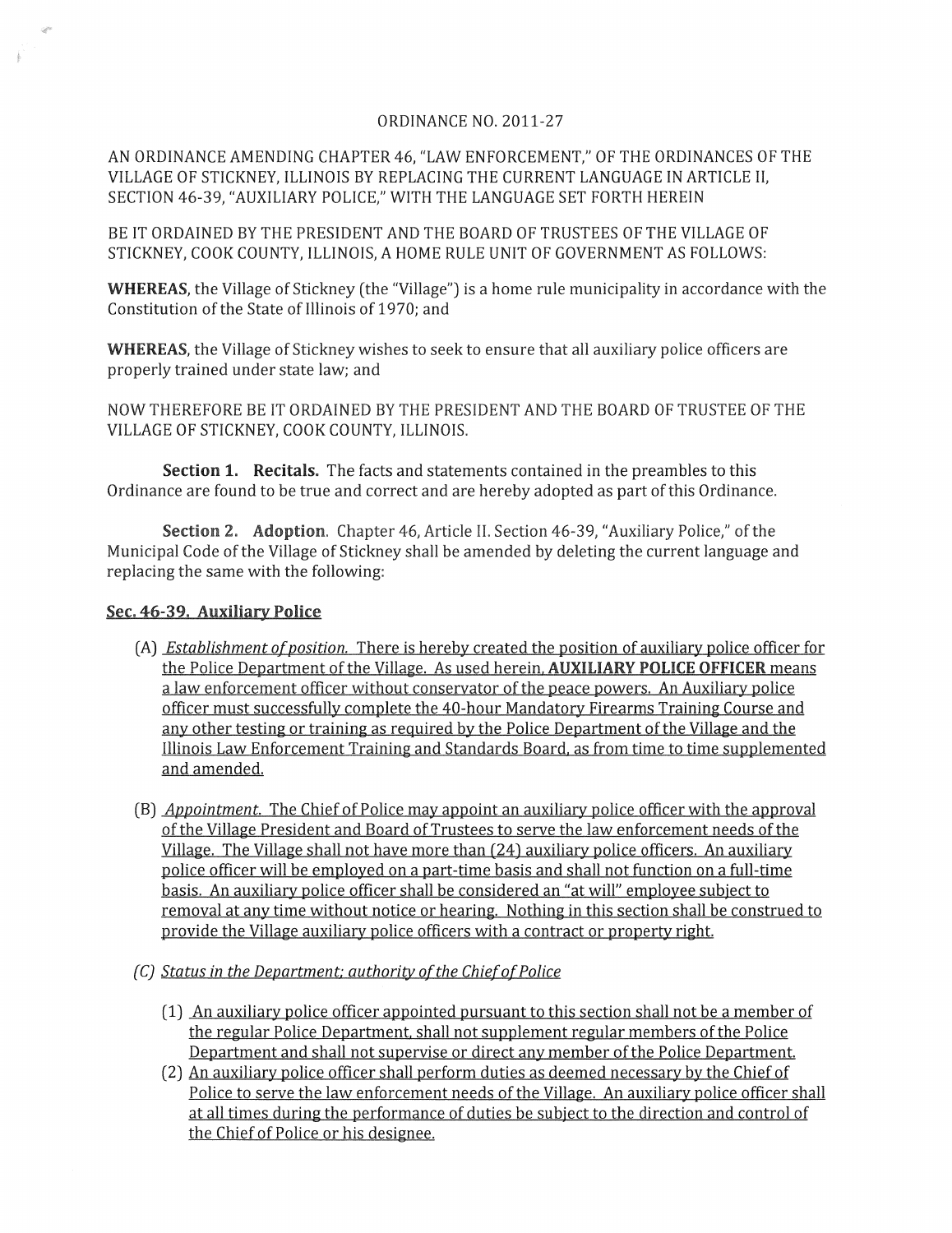- (3) An auxiliary police officer does not possess "conservator of the peace" powers. and nothing contained in this section. or this Code shall be construed to provide otherwise.
- (4) No full-time sworn police officer of another municipality shall become an auxiliary police officer for the Village.
- (D) *Residency requirement.* An auxiliary police officer must be a citizen of the United States and shall reside within (20) miles of the Village prior to and all times during his or her appointment.
- (E) *Uniforms and identification symbols.* The uniform and identification symbols worn by an auxiliary police officer shall be different and distinct from those uniforms and symbols used by regular members of the Police Department of the Village. and shall be selected and chosen by the Chief of Police.
- (F) *Firearms.* An auxiliary police officer may carry a firearm with the permission of the Chief of Police upon successful completion of required firearms and certification as from time to time determined by the Illinois Law Enforcement Training and Standards Board and the Police Department of the Village. Firearms will be carried only by an auxiliary police officer when in uniform, in the performance of assigned duties.
- (G) *Training.* An Auxiliary police officer must be able to successfully complete and pass all requirements for an auxiliary police officer as administered by the Illinois Law Enforcement Training and Standards Board and as required by the Village. An auxiliary police officer may be required to attend additional training and Department firearms qualifications as deemed necessary by the Chief of Police or his designee.
- (H) *Powers and Duties.* An auxiliary police officer shall be bound by all applicable rules. regulations, policies and procedures, and command orders of the Police Department. Auxiliary police officers will have the following powers and duties when properly assigned and on duty:
	- (1) To aid in the control and direction of traffic:
	- (2) To aid in control of natural or man-made disasters:
	- (3) To aid in case of civil disorder:
	- (4) To aid in crowd control and other functions relating to festivals. parades. celebration and gathering: and
	- (5) To perform other duties as assigned by the Chief of Police of his designee.
- (I) *Qualifications.* In order to be appointed as an auxiliary police officer for the Village the following qualifications must be met:
	- (1) Must be a minimum of 21 years of age:
	- (2) Must be in sound health and physically able to perform assigned duties:
	- (3) Must provide fingerprints and submit to a background investigation. have no felony arrests or convictions or convictions of crime involving moral turpitude:
	- (4) Must have a high school diploma or G.E.D., must have the ability to read, write, speak and understand the English language:
	- (5) Must possess a valid Illinois Drivers License with a good driving record:
	- (6) Must possess a valid F.O.I.D card.